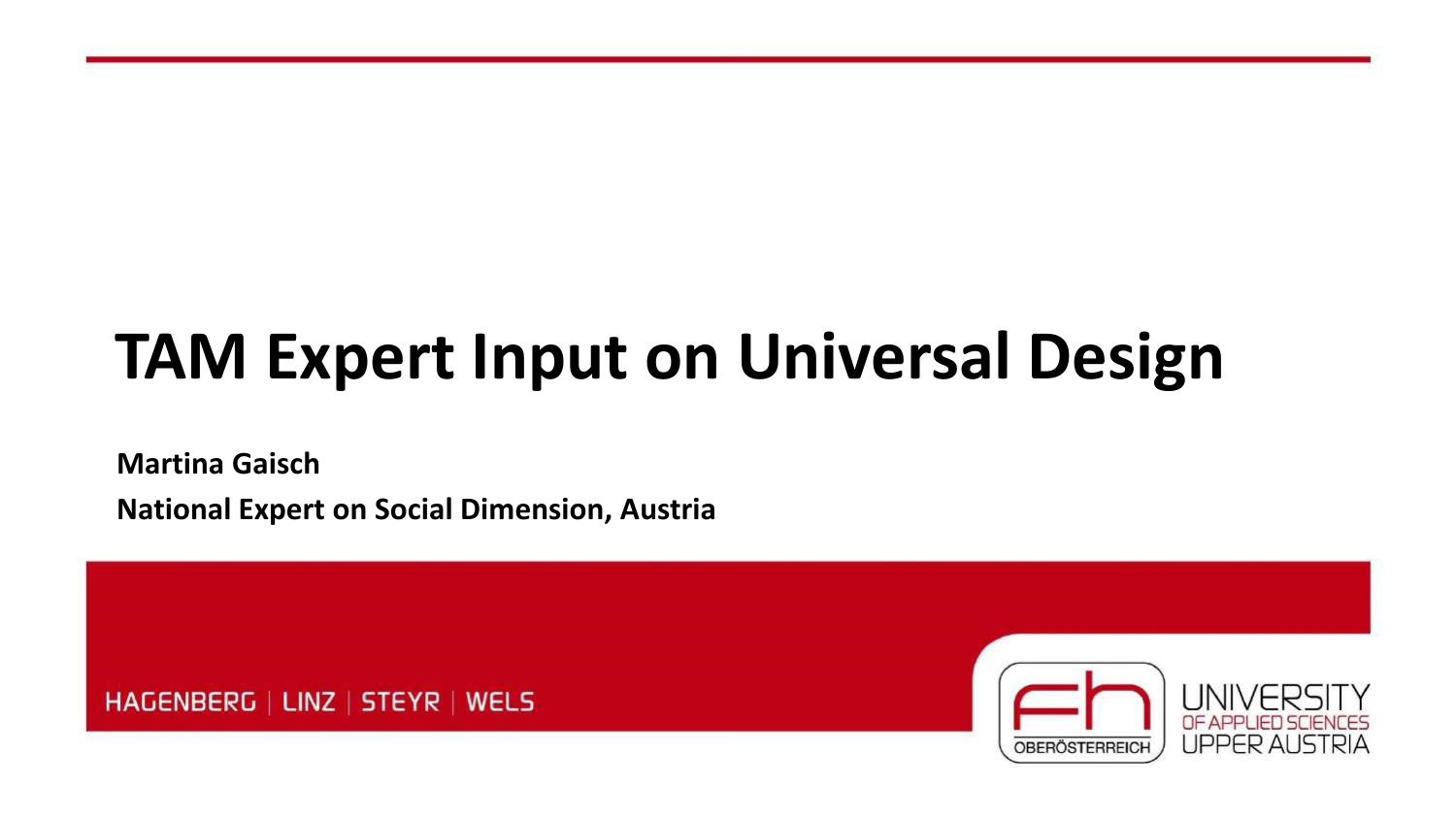### **European initiatives**



### **Special professional requirements when employing PWDs?**

The EU is active in various areas of disability policy. Alongside the European disability strategy, the fields of employment, protection against discrimination and accessibility are particularly important issues for disability mainstreaming (see European Social Fund ESF for inclusion of PWD in the labour market)

According to the Disability Employment Act (Section 1 para. 1), all businesses in e.g., Austria which employ 25 or more employees are obliged to take on one disabled person with beneficiary status (registered disabled person) for every 25 employees.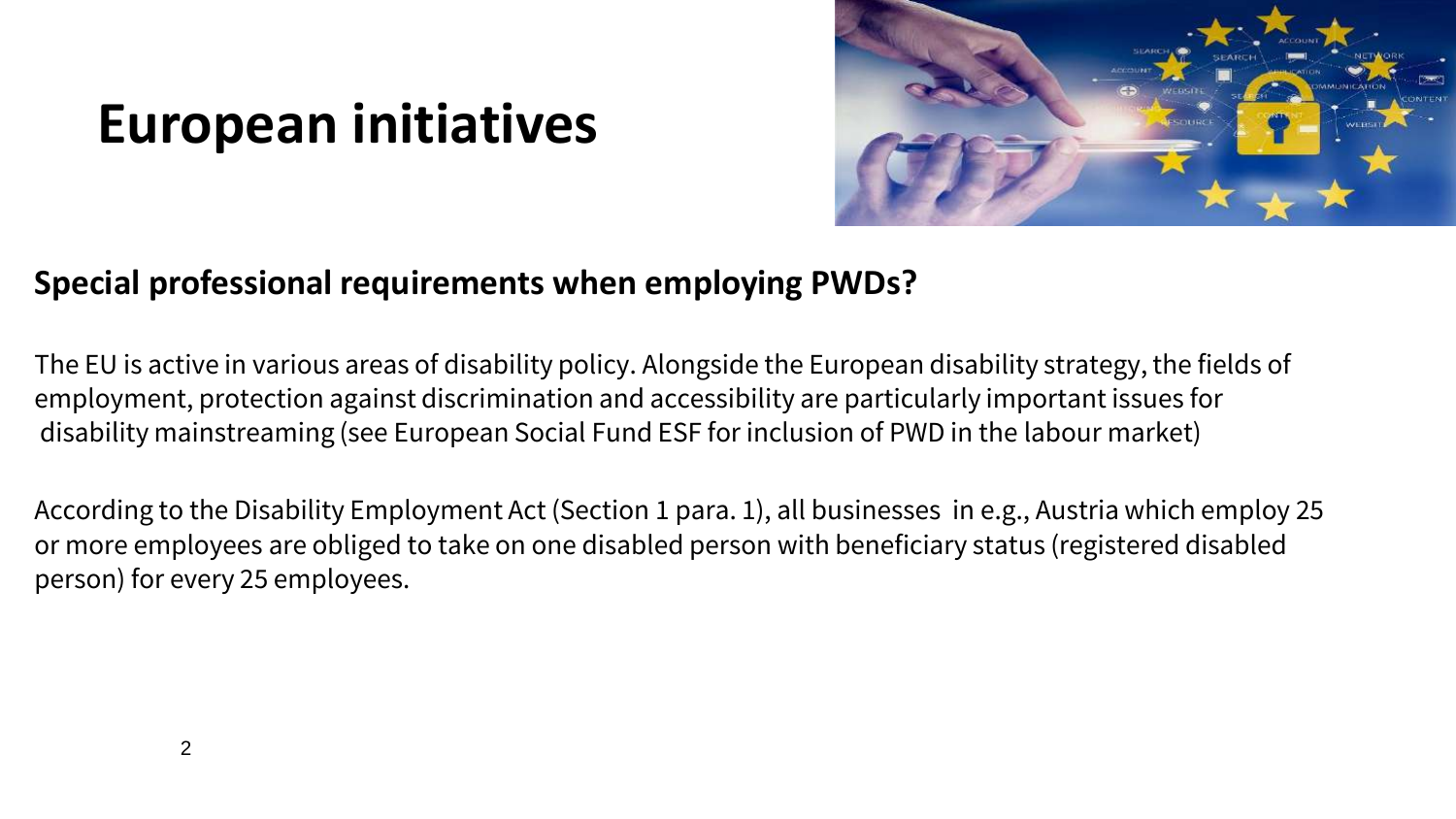## **Universal Design**

**1997 with 7 principles**

**applicable for any building, open space, product, phone app, website or document**

- 1) Equitable use
- 2) Flexibility in use
- 3) Simple and intuitive use
- 4) Perceptible information
- 5) Tolerance for error
- 6) Low physical effort
- 7) Size and space for approach and use

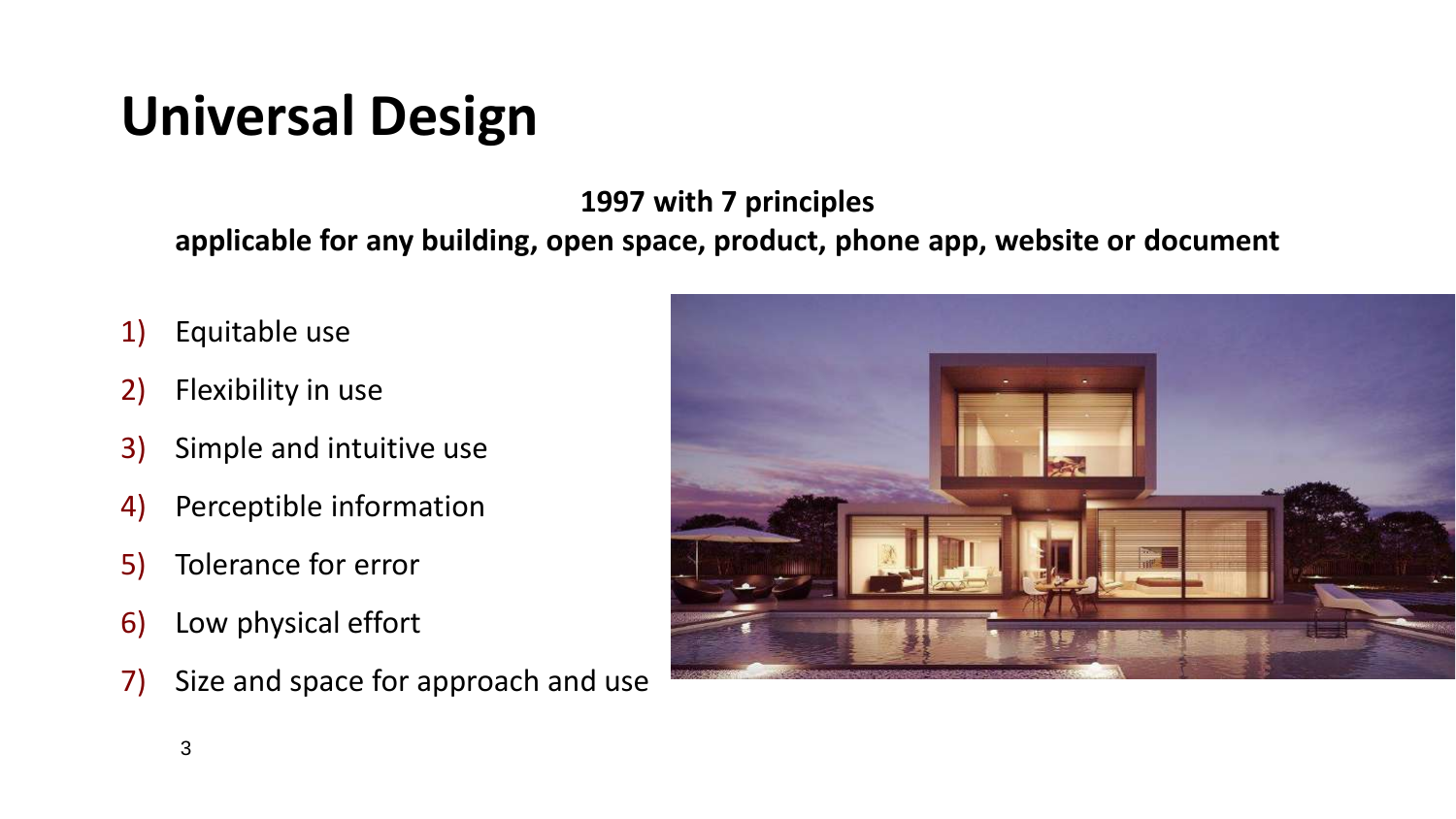## **Principle 1 Equitable Use**

The design is useful and marketable to people with diverse abilities.

#### **Guidelines:**

1a. Provide the same means of use for all users: identical whenever possible; equivalent when not.

1b. Avoid segregating or stigmatizing any users.

1c. Provisions for privacy, security, and safety should be equally available to all users.

1d. Make the design appealing to all users.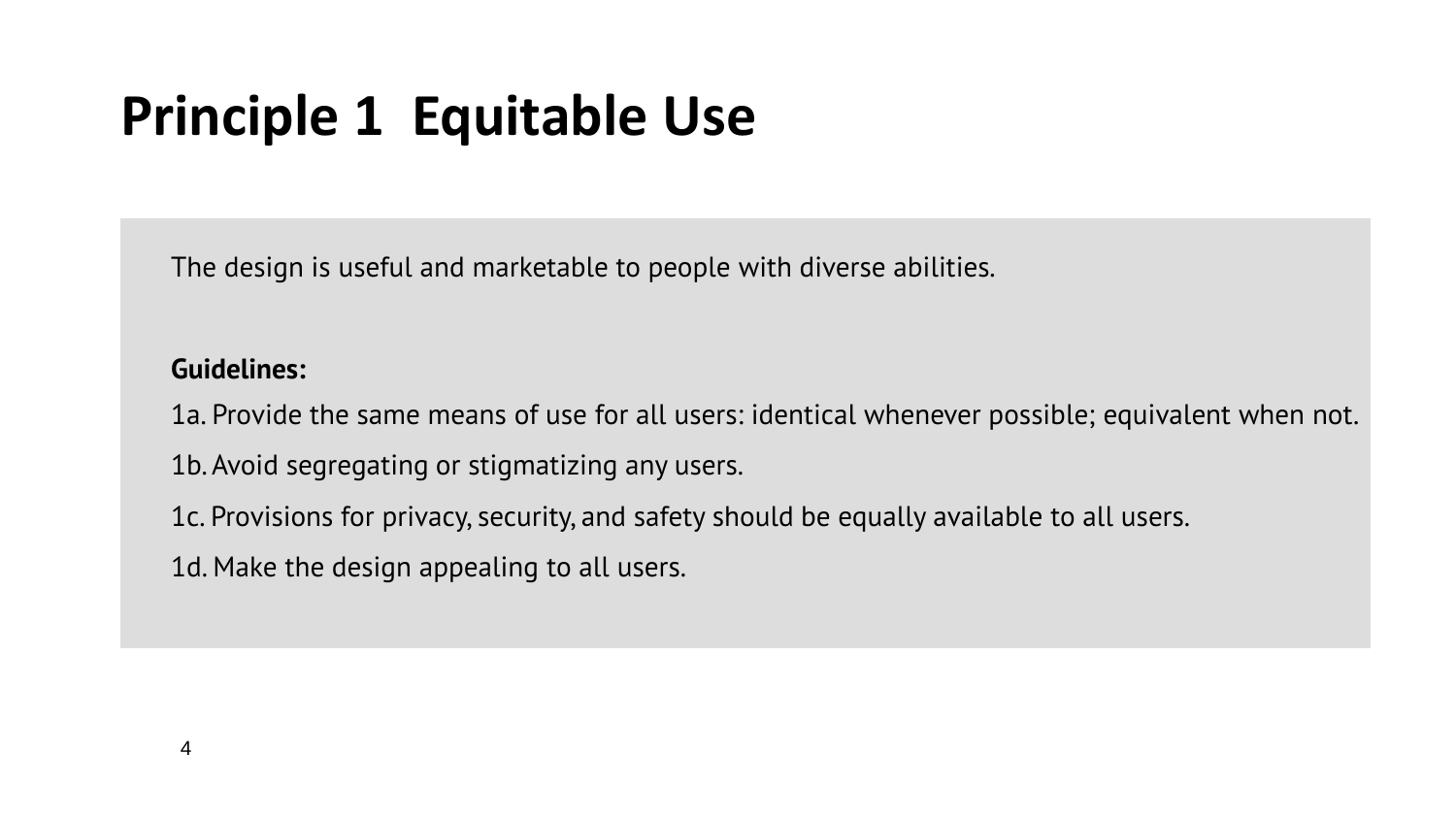### **Useful, accessible and marketable design to people with diverse needs and abilities**

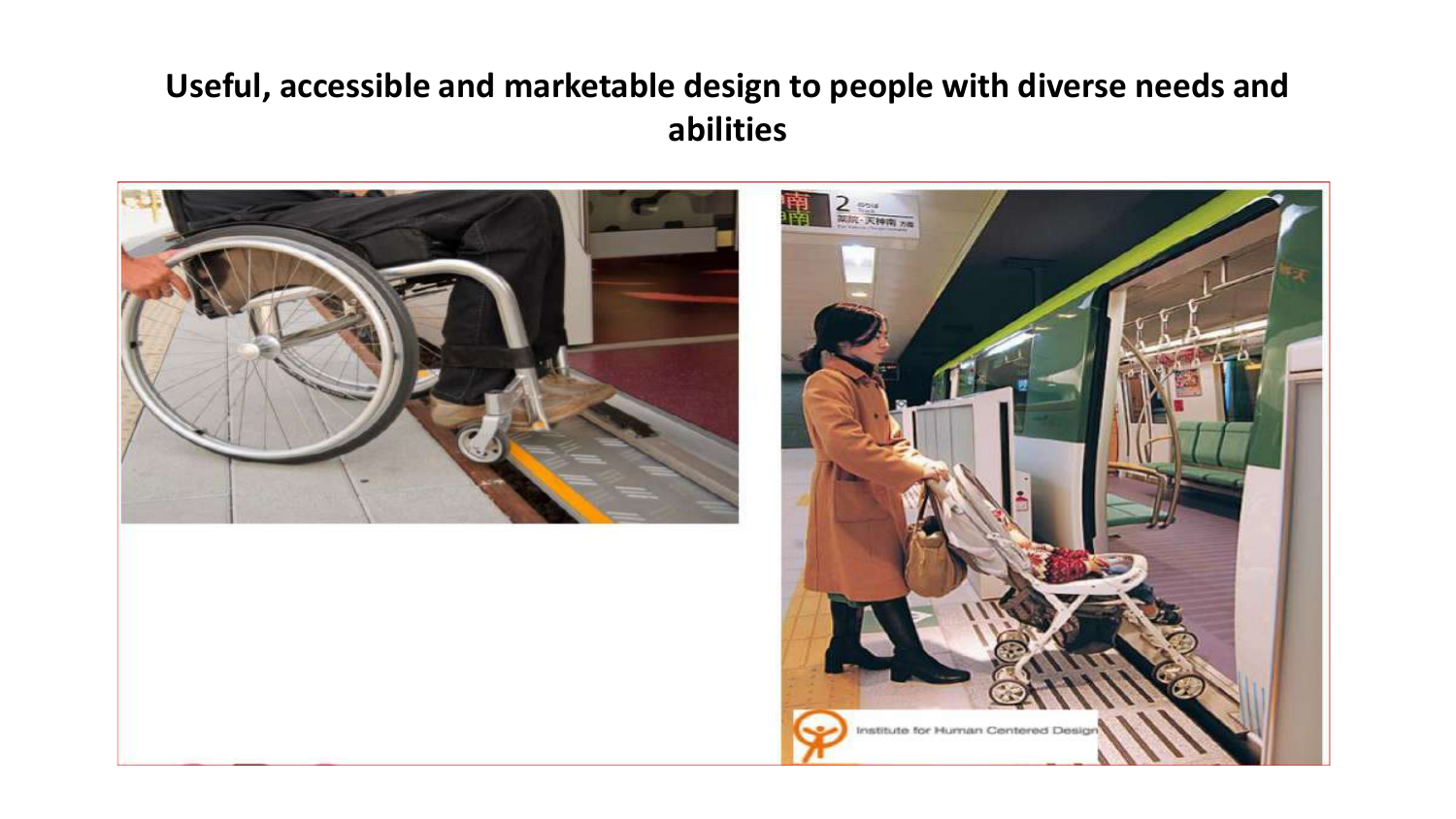## **Principle 2 Flexibility in Use**

The design accommodates a wide range of individual preferences and abilities.

#### **Guidelines:**

- 2a. Provide choice in methods of use.
- 2b. Accommodate right- or left-handed access and use.
- 2c. Facilitate the user's accuracy and precision.
- 2d. Provide adaptability to the user's pace.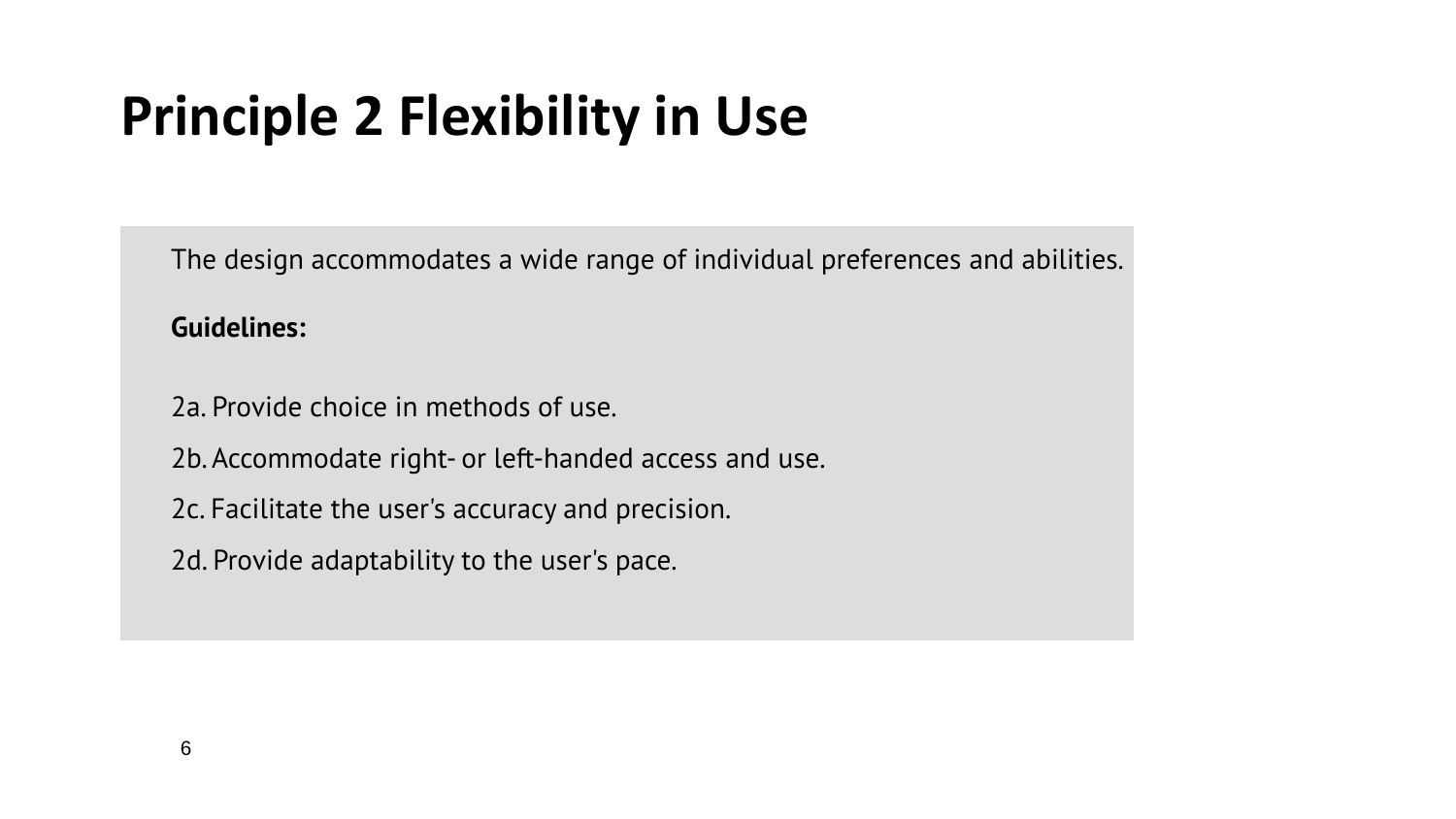#### **Design accomodates a wide range of individual preferences and abilities**





Right & left-handed scissors

A user at a computer table. The table height can be easily adjusted to suit different user needs.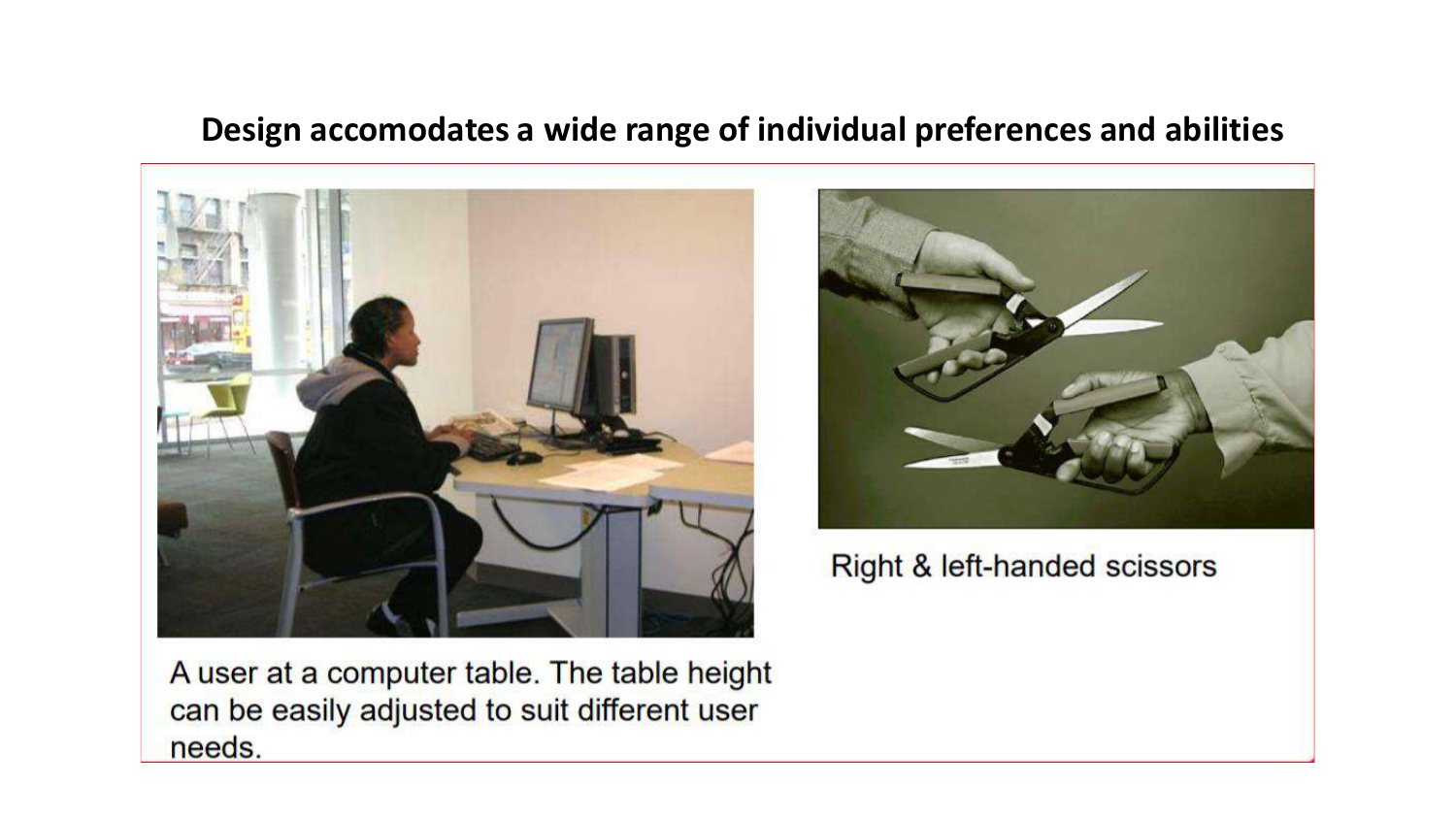## **Principle 3 Simple and Intuitive Use**

Use of the design is easy to understand, regardless of the user's experience, knowledge, language skills, or current concentration level.

#### **Guidelines:**

- 3a. Eliminate unnecessary complexity.
- 3b. Be consistent with user expectations and intuition.
- 3c. Accommodate a wide range of literacy and language skills.
- 3d. Arrange information consistent with its importance.
- 3e. Provide effective prompting and feedback during and after task completion.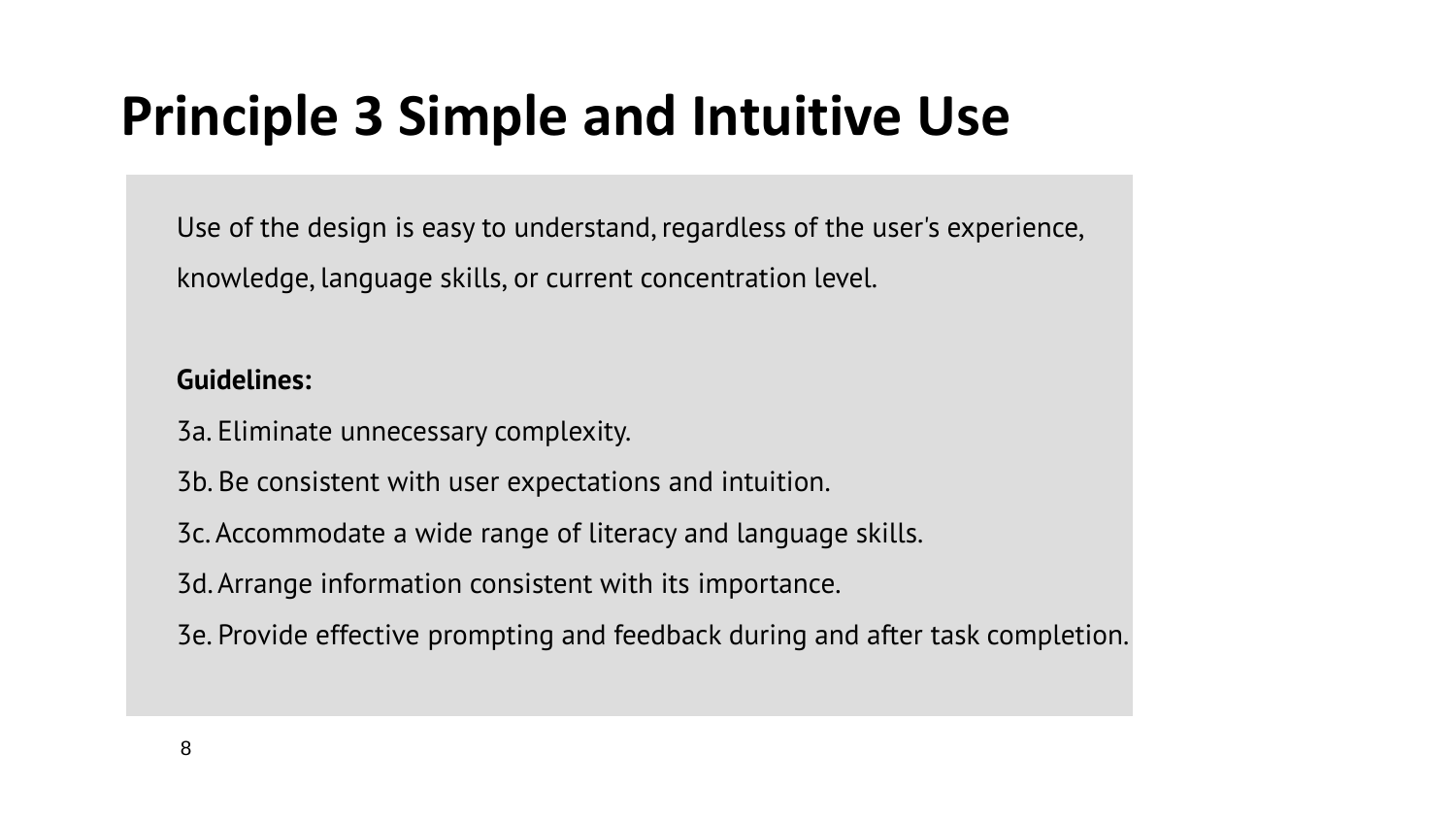### **Simple and intuitive use – regardless of experience, language skills and concentration level**

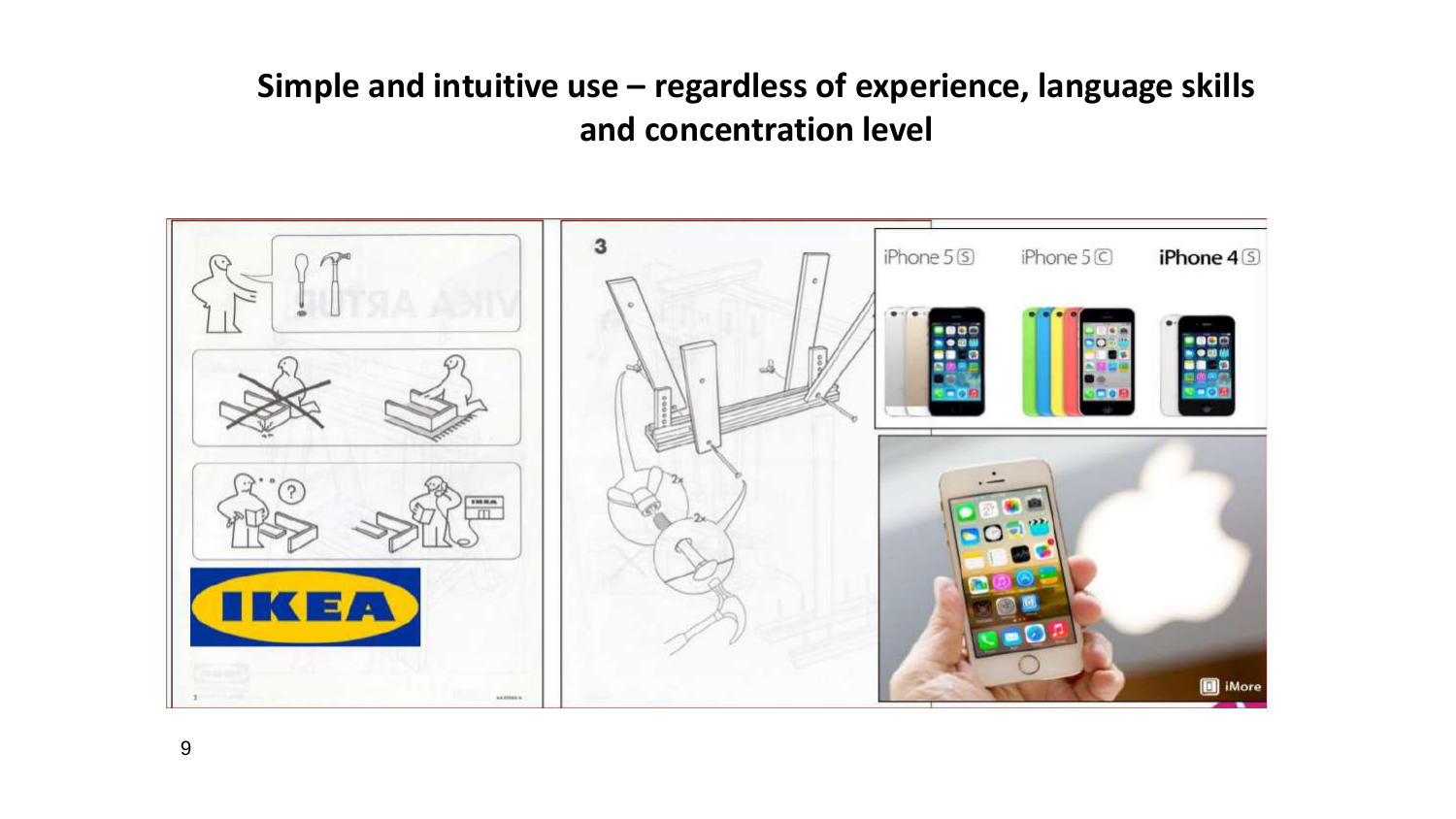### **Principle 4 Perceptible Information**

The design communicates necessary information effectively to the user, regardless of ambient conditions or the user's sensory abilities.

#### **Guidelines:**

4a. Use different modes (pictorial, verbal, tactile) for redundant presentation of essential information.

4b. Provide adequate contrast between essential information and its surroundings.

4c. Maximize "legibility" of essential information.

4d. Differentiate elements in ways that can be described (i.e., make it easy to give instructions or directions). 4e. Provide compatibility with a variety of techniques or devices used by people with sensory limitations.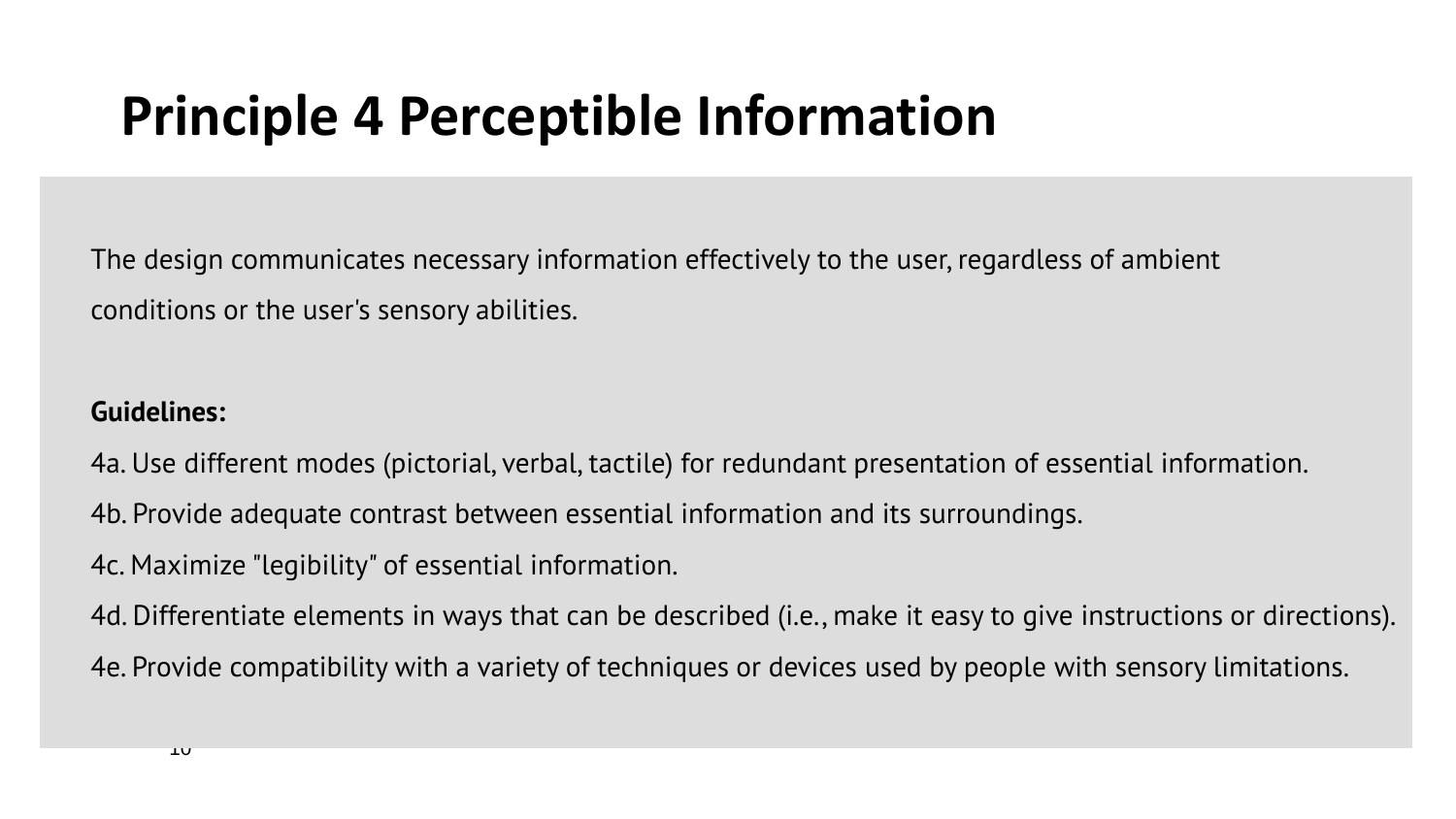#### **Effective communication of necessary information**

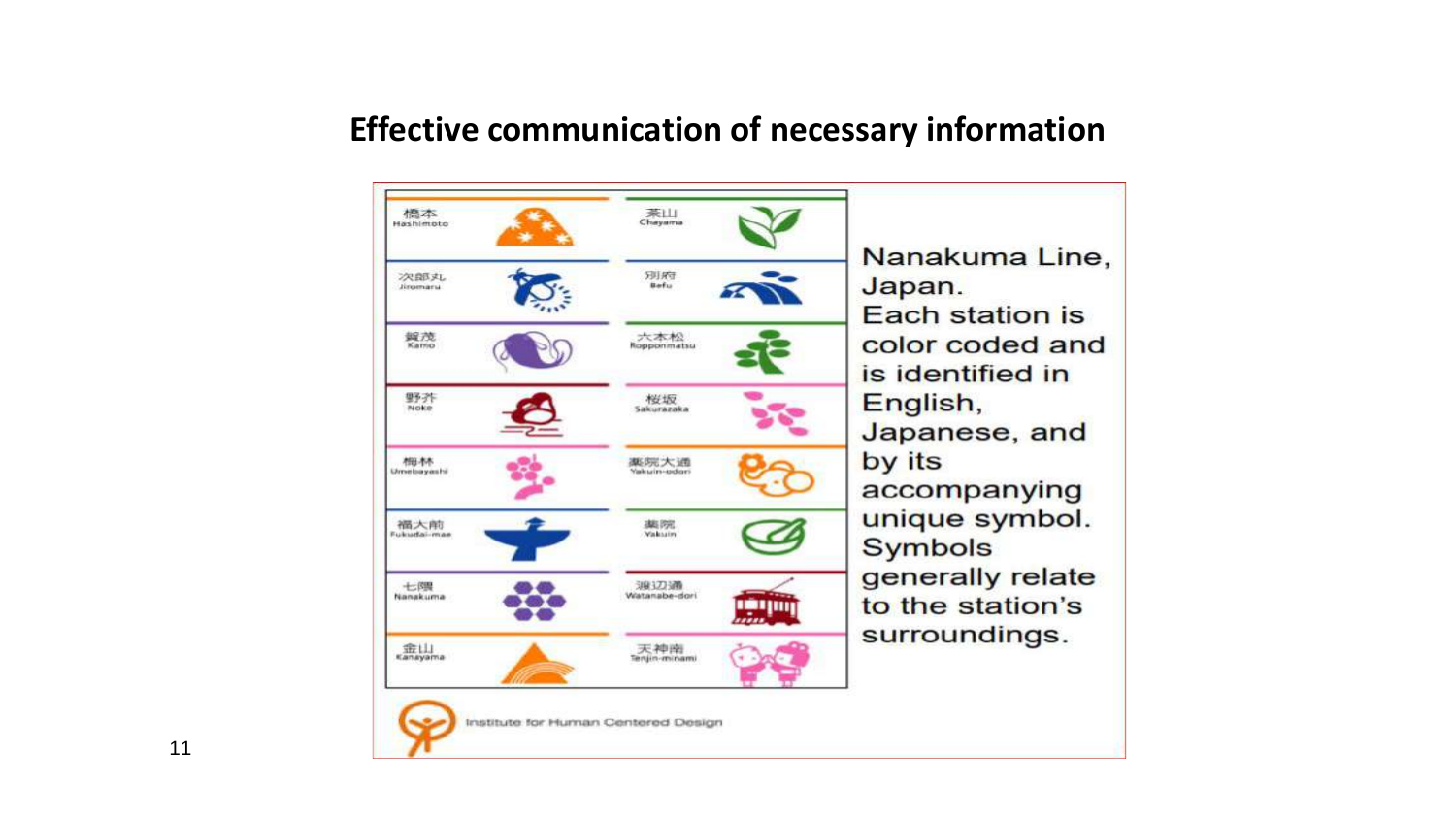## **Principle 5 Tolerance for Error**

The design minimizes hazards and the adverse consequences of accidental or unintended actions.

#### **Guidelines:**

5a. Arrange elements to minimize hazards and errors: most used elements, most accessible;

hazardous elements eliminated, isolated, or shielded.

5b. Provide warnings of hazards and errors.

5c. Provide fail safe features.

5d. Discourage unconscious action in tasks that require vigilance.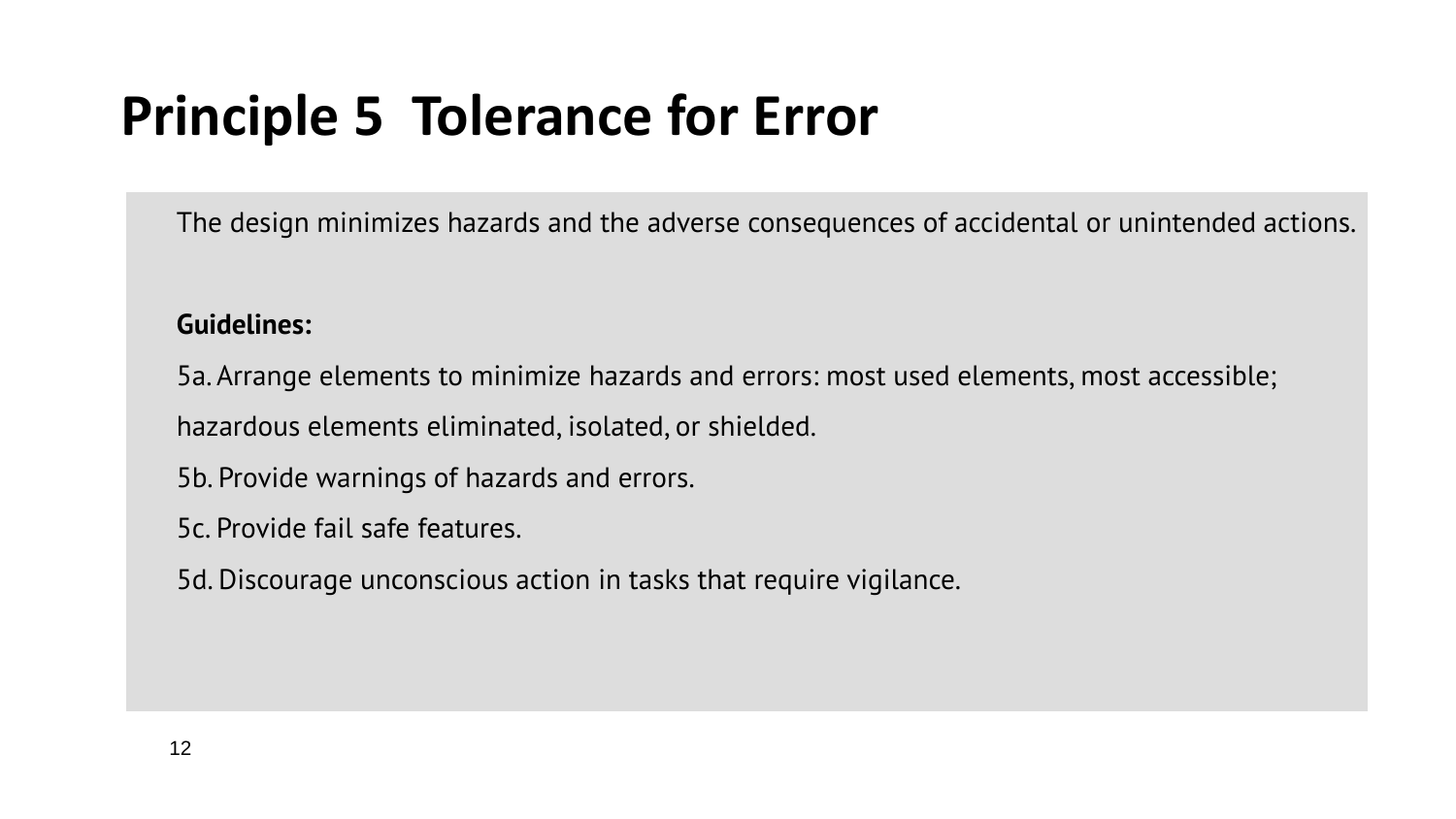### **Tolerance for unintended action and adverse consequences of accidents**

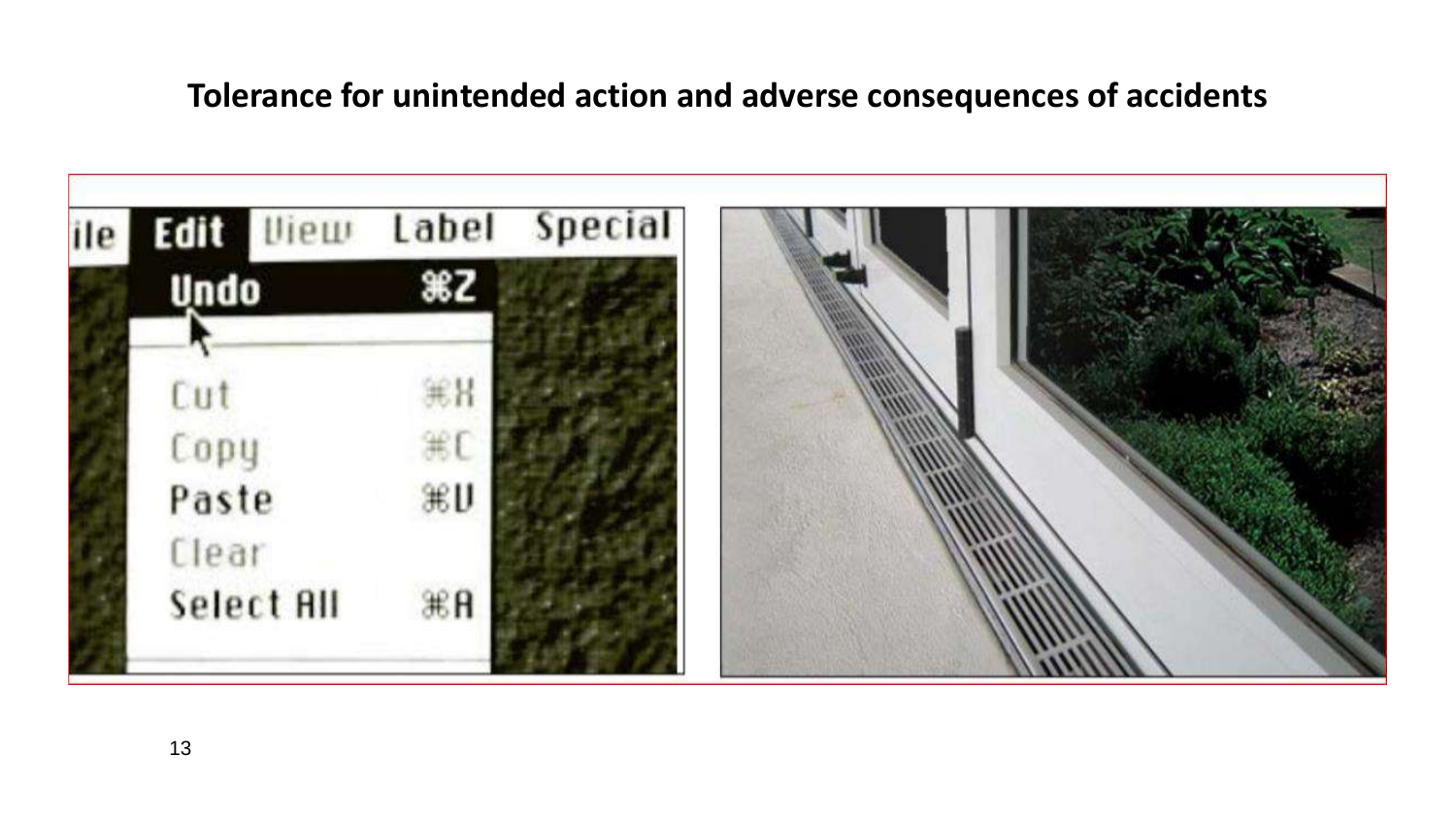## **Principle 6 Low Physical Effort**

The design can be used efficiently and comfortably and with a minimum of fatigue.

#### **Guidelines:**

6a. Allow user to maintain a neutral body position.

6b. Use reasonable operating forces.

6c. Minimize repetitive actions.

6d. Minimize sustained physical effort.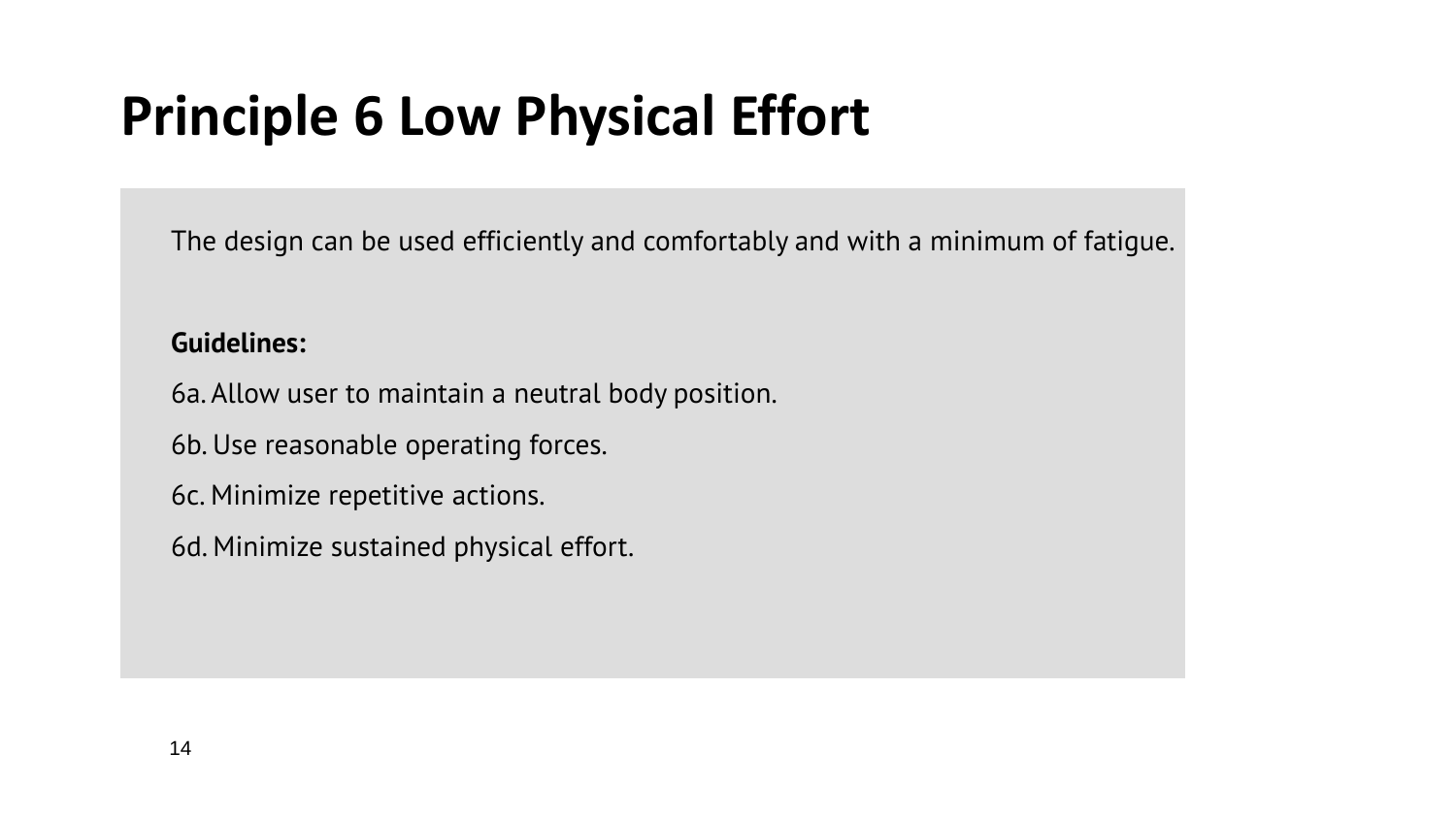### **Effective and comfortable use of design - usable with a minimum of fatigue**

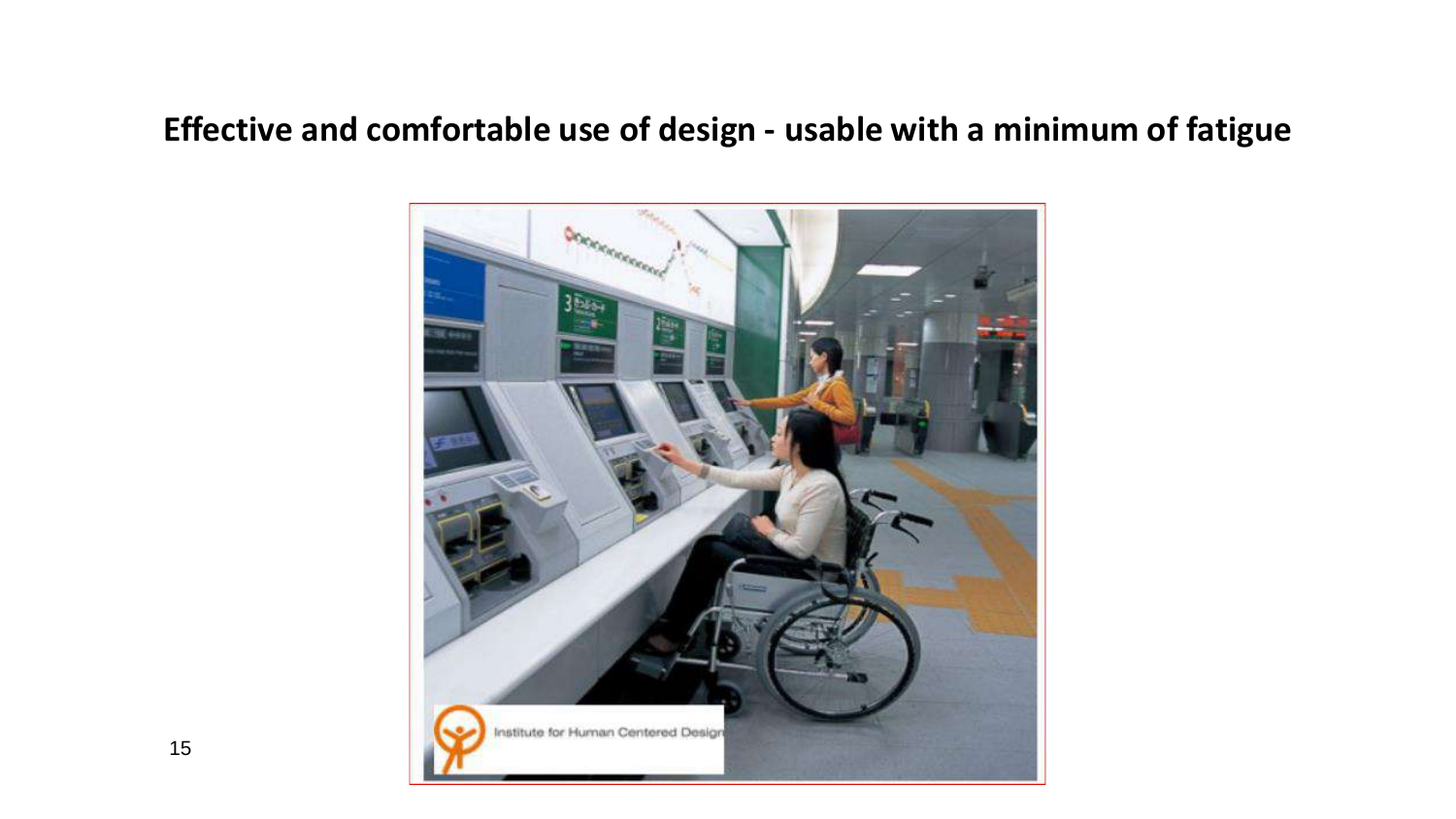## **Principle 7 Size and Space for Approach and Use**

Appropriate size and space is provided for approach, reach, manipulation, and use regardless of user's body size, posture, or mobility.

#### **Guidelines:**

7a. Provide a clear line of sight to important elements for any seated or standing user.

7b. Make reach to all components comfortable for any seated or standing user.

7c. Accommodate variations in hand and grip size.

7d. Provide adequate space for the use of assistive devices or personal assistance.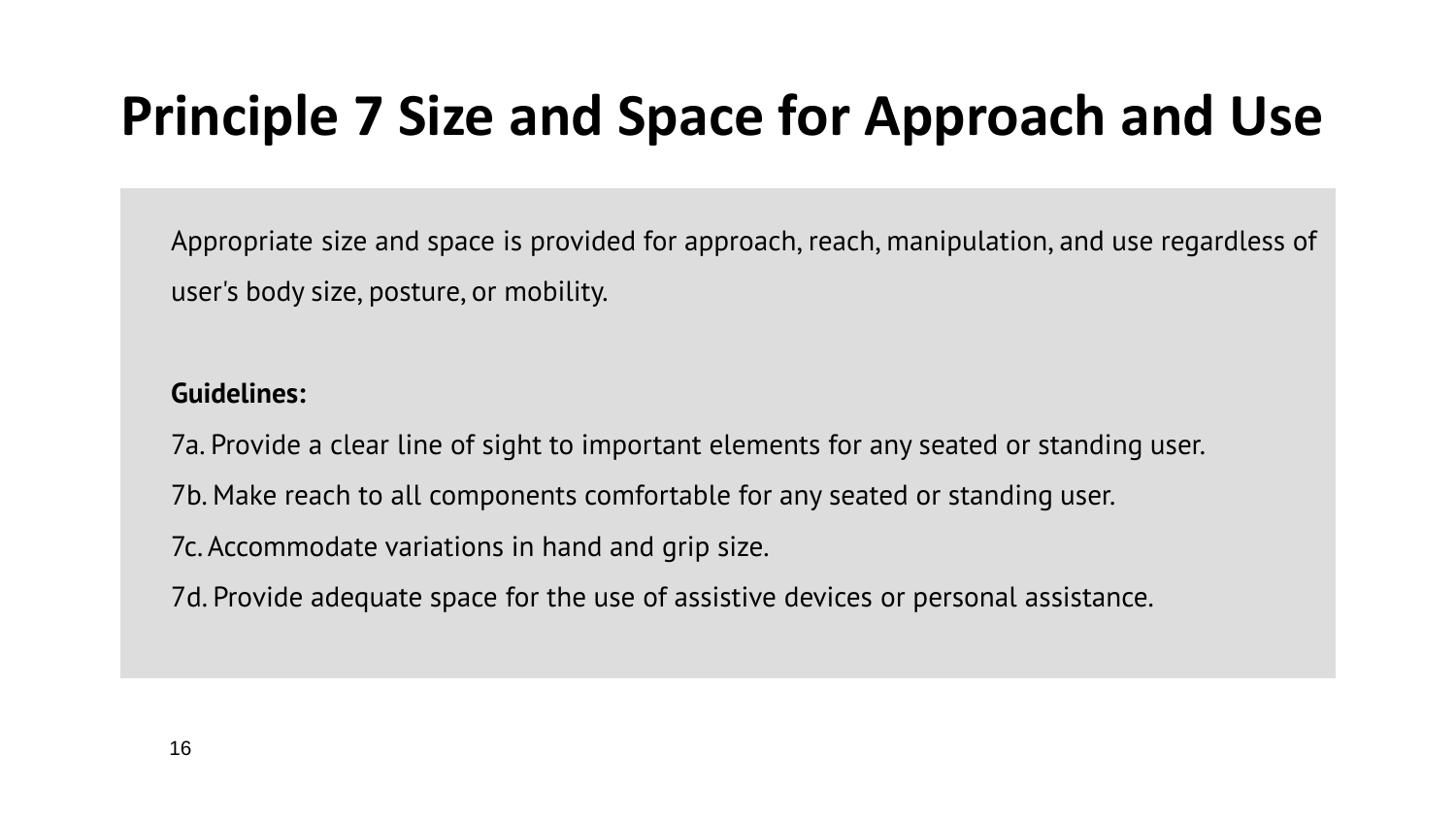### **Appropriate size and space regardless of body size, mobility and posture**

![](_page_16_Picture_1.jpeg)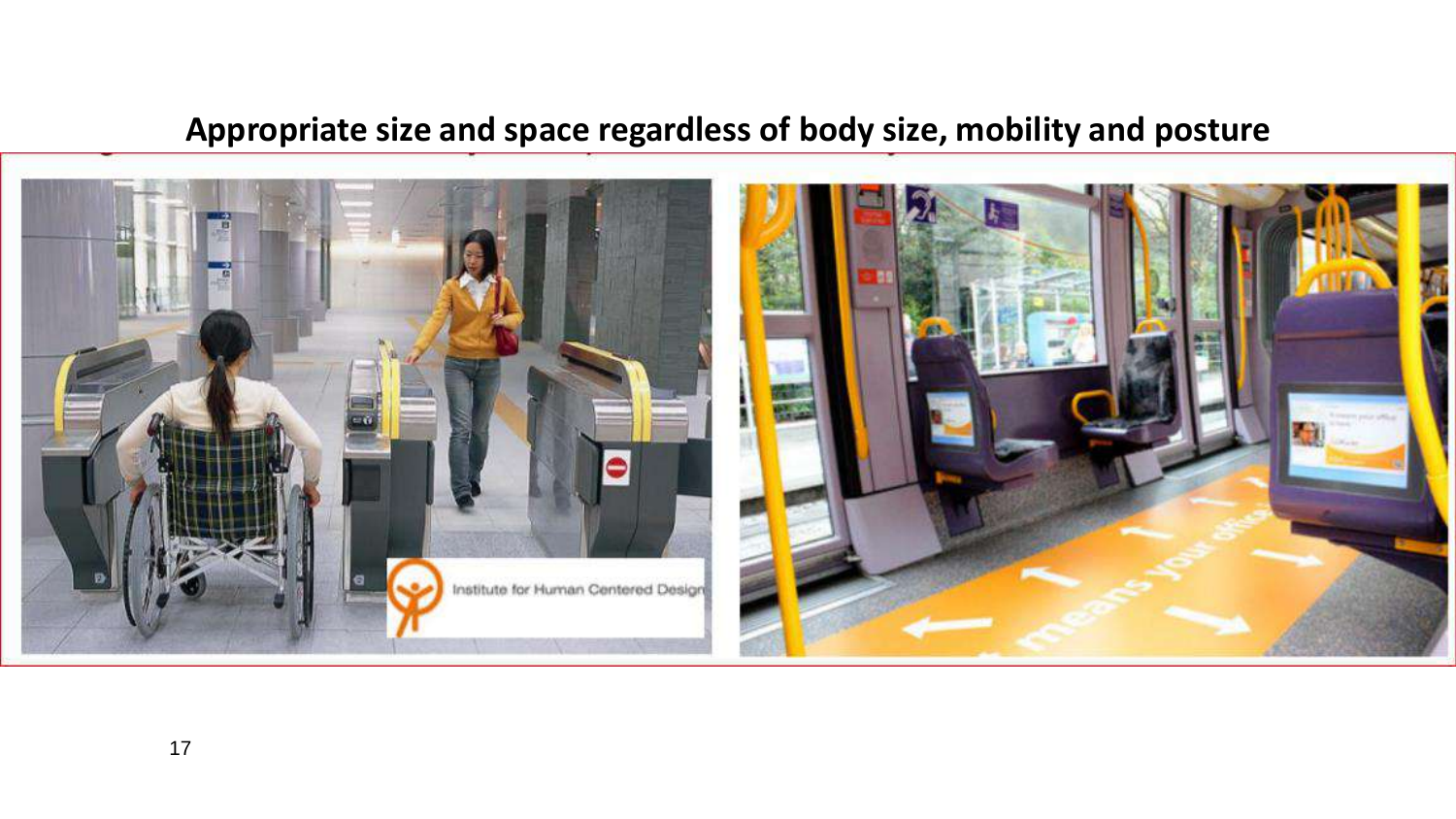## **Discussions and Food for Thought**

- Do you see any room for improvement regarding the 7 design principles?
- − What can be easily adapted by architects, product designers, engineers?
- − body fit
- − comfort
- − awareness
- − understanding
- − wellness
- social intergration
- − personalization
- − cultural appropriateness

![](_page_17_Picture_11.jpeg)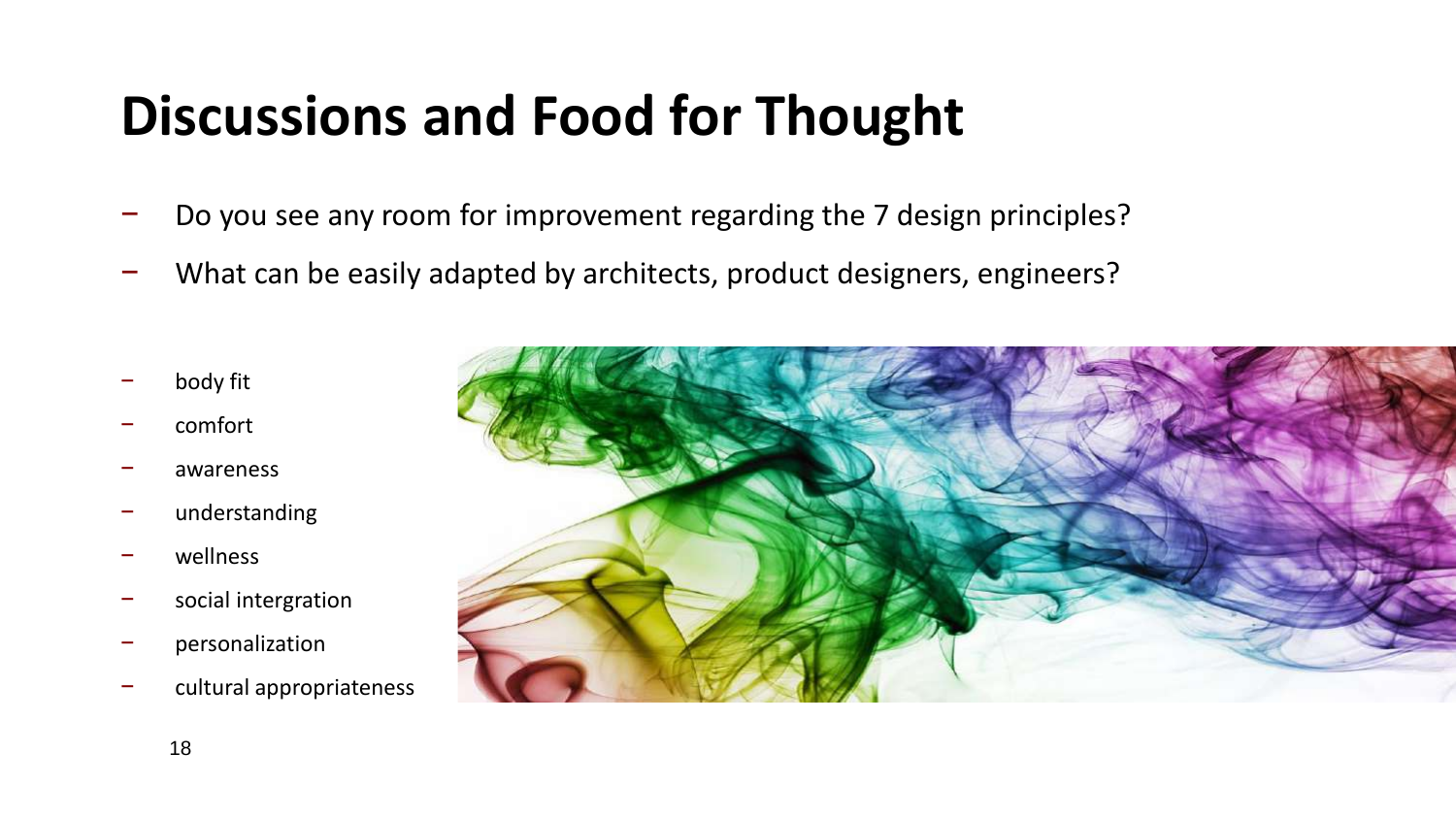### **Communication with and about PWD**

#### **Emphasize abilities, not limitations**

Person who uses a wheelchair, uses a device to speak instead of wheelchair bound, mute

**Do not use language that suggests the lack of something**

Person with a disability, with a short stature instead of disabled, midget

**Emphasize the need for accessiblity**

#### **Avoid language that implies negative stereotyping**

Accessible parking instead of handicapped parking

Person without a disability instead of normal person, healthy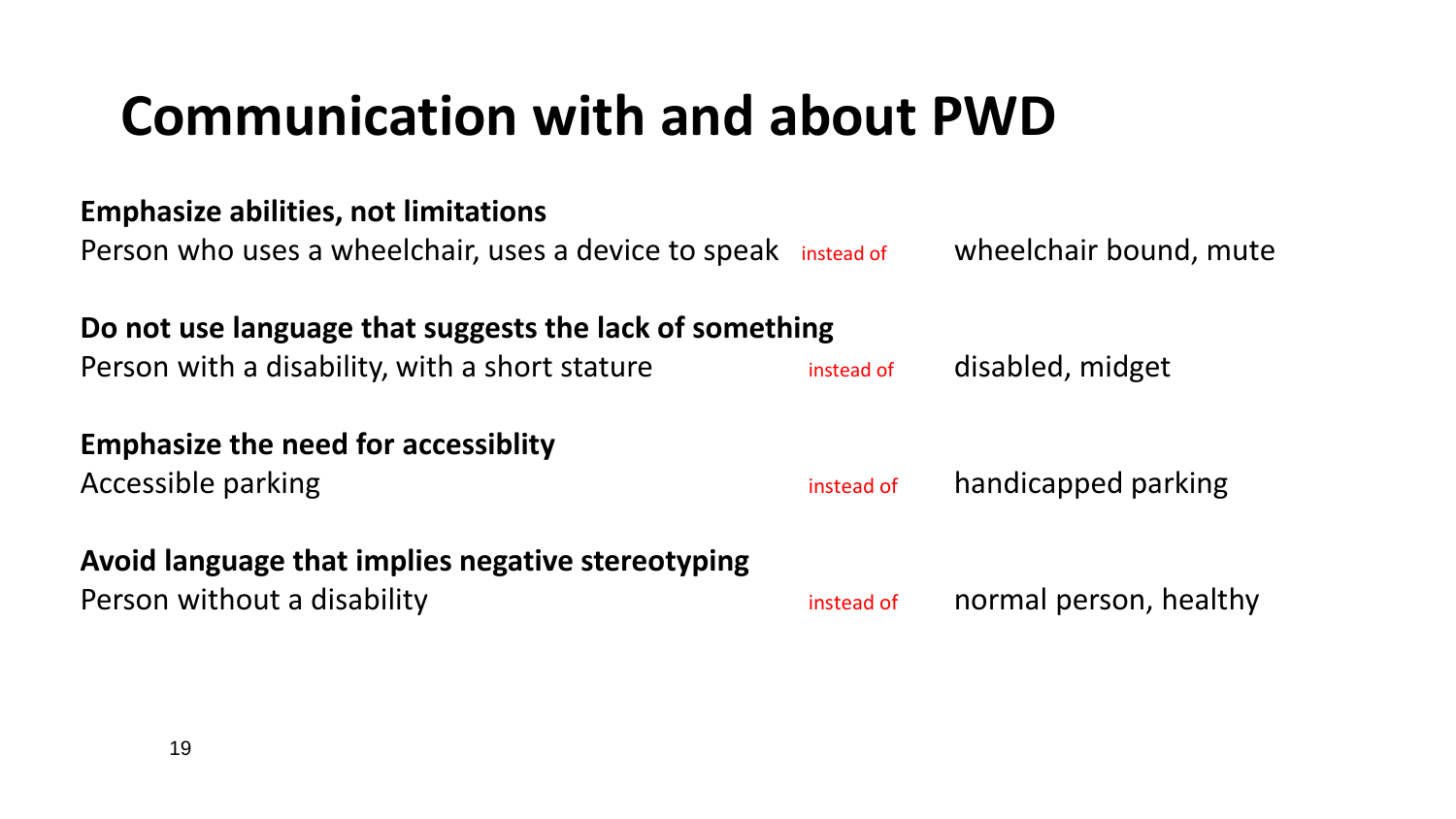## **Tipps for fostering inclusive teaching environments**

- **Interactive** teaching (flexibility, wide range of participation opportunities)
- − Effective communication (clear guidelines, set expectations, make them explicit)
- − Building **relationships** (identify specific requirements or concerns, build **trust**)
- − Use **assistive** technology
- − Inclusive **assessment**

![](_page_19_Picture_6.jpeg)